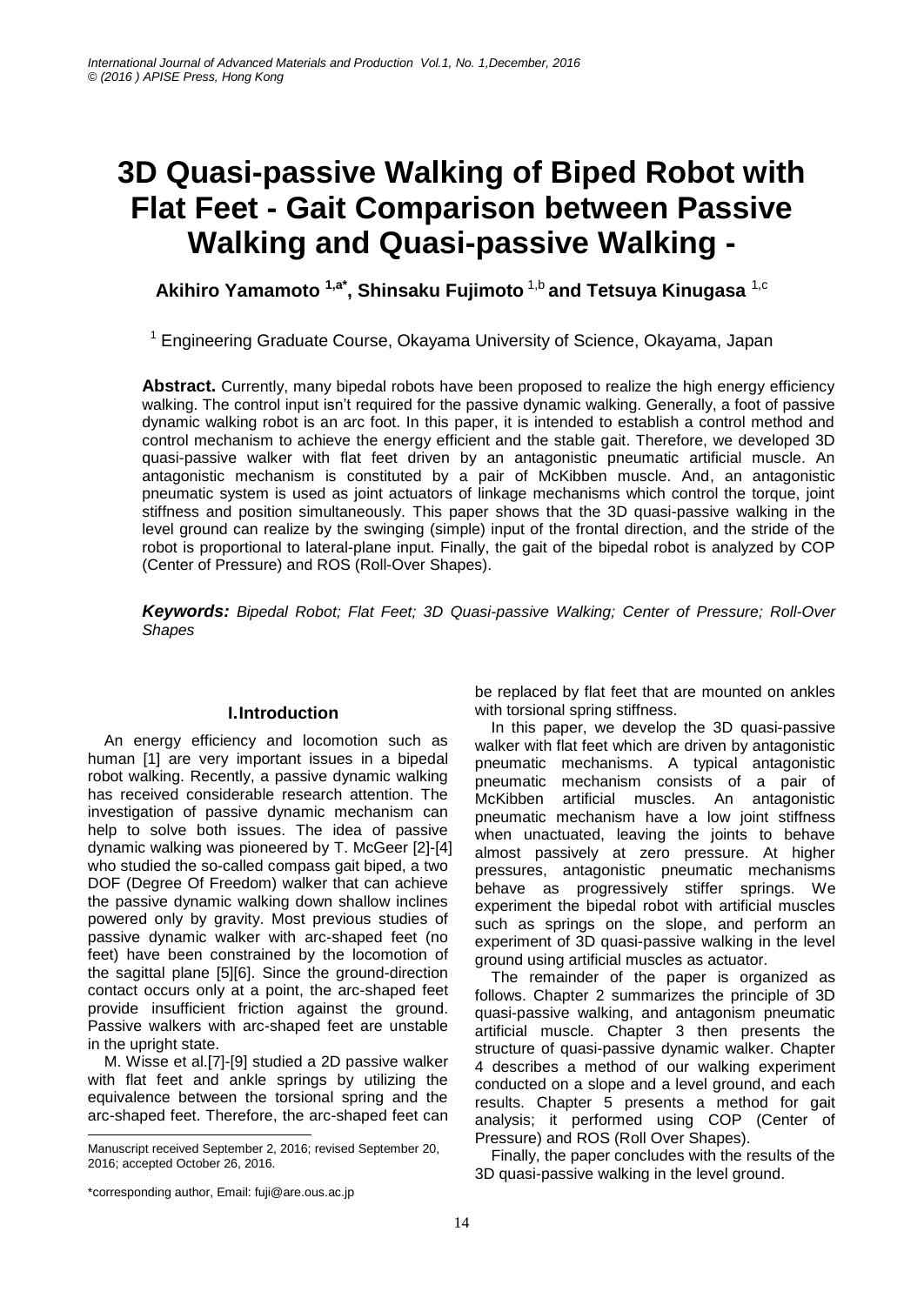#### **II. Relations of Arc foot and Equivalent spring constant**

Wisse et al. showed that the rigid arc-shaped feet can be replaced by flat feet that are mounted on ankles with the stiffness of torsional spring. The spring stiffness has a similar effect as the foot radius; it reduces the sensitivity to disturbances due to friction (slipping) and collisions, and thus improves the disturbance handling. Therefore, 3D passive dynamic walking with flat feet are walking forms that extend the lateral motion to 2D passive dynamic walking in sagittal plane as indicated in Fig. 1. They studied a 2D passive walker with flat feet and ankle springs by utilizing the equivalence between the torsional spring and the arc-shaped feet.

A typical antagonistic pneumatic mechanism consists of a pair of McKibben artificial muscles [10] as shown in Fig. 2. The developed walker [11] has the equivalent characteristic of torsional spring to the walking robot by equipping antagonism pneumatic artificial muscle. It is confirmed that sustainable 3D quasi-passive walker can walk on a slope. In this study, we measure the natural frequency, the ankle rigidity and the stride of the walking robot based on 3D quasi-passive gait on the slope.



(a) Sagittal plane



(b) Lateral plane

**Figure 1.** 3D passive dynamic walking with flat feet.



**Figure 2.** Structure of ankle joint.

# **III. Structure of Bipedal Robot**

Fig. 3 and Fig. 4 showed whole structure and dimensions of the quasi-passive dynamic walker ("TENBU" Prototype 3). TENBU produced in this study has two legs. The prototype robot doesn't have knees and their ankles have 2 DOF in roll and pitch motions. The walker consists of a hip, two straight legs and two flat feet. The ankle joint has two DOF about roll and pitch axes and connecting shaft has single DOF. There are five internal DOF. The artificial muscles are attached between the leg and the ankle. They are fitted to sagittal and lateral plane by two each. Therefore, we can control only the ankle motion.

The bipedal walking robot is equipped with microcomputer (Renesas Co. Ltd., H8/3664), battery, air tank , On/Off valves and wireless module(ZigBee). Passive dynamic walking is a gait path that depends on the dynamic characteristics of biped walking robot. It is desirable that there is no external cable(umbilical cable) as much as possible. Thus, "TENBU" robot is a self-contained robot. The trial number of the walking experiment in level ground is about 5 times by using two air tanks(air capacity:4 liter). To increase friction on the ground, the circular rubber sheet with the force sensor is attached to the soles of the feet.

Fig. 5 shows the control circuit to operate the robot. The micro-computer adjusts the internal pressure of artificial muscle by controlling the On/Off valve. The embedded controller that is the microcomputer gets the output voltage from six potentiometers and eight force sensors. Then, the sampling period of the On/Off valve control was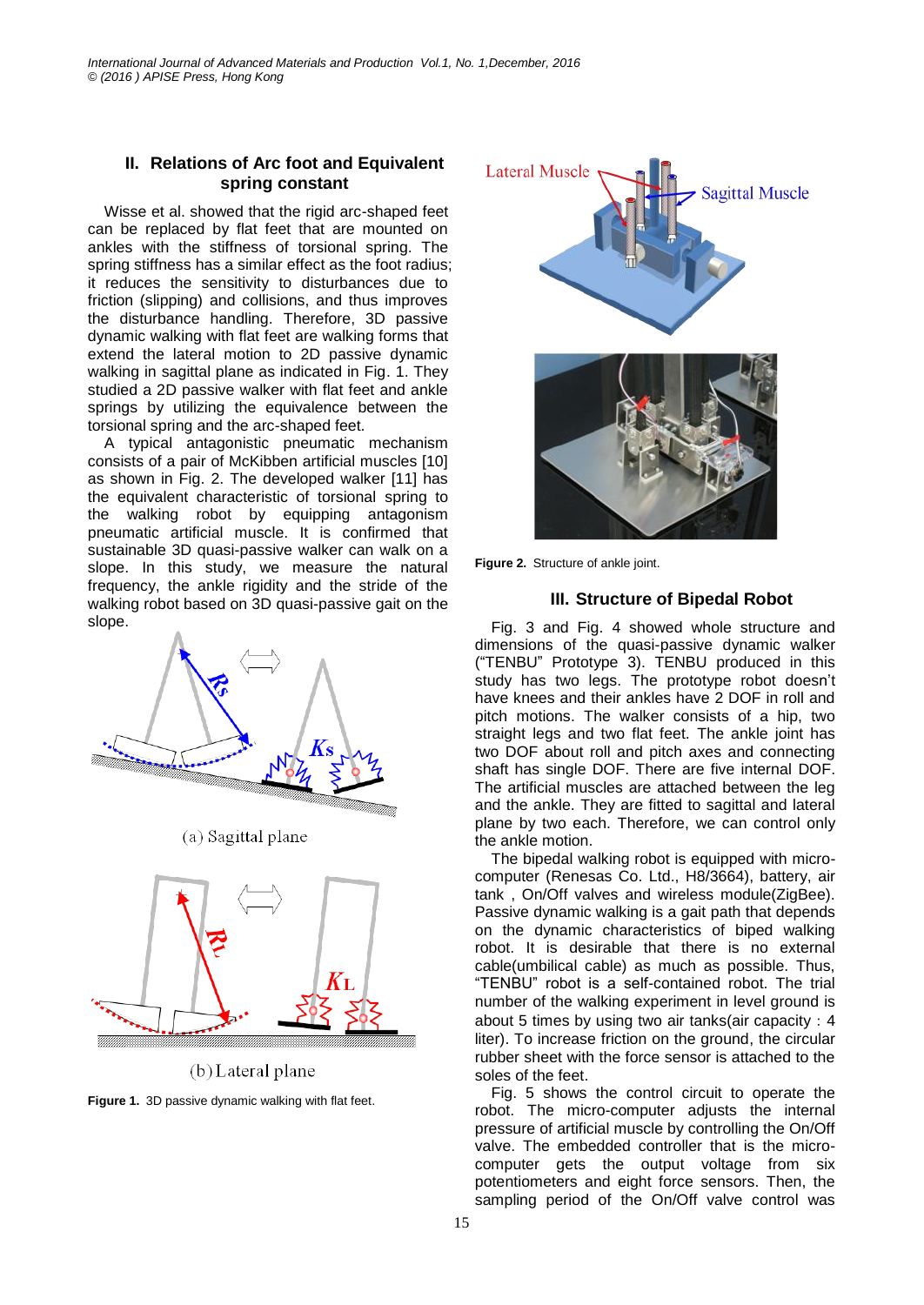about 30 ms. However, the period of the sampling data is 70 ms by using the wireless ZigBee module(57600 bps).





**Figure 3.** Structure and size of quasi-passive dynamic walker.

**Figure 4.** Quasi-passive dynamic walker (TENBU 3).



**Figure 5.** Control circuit

# **IV. The experiment of 3D quasi-passive walking**

In this chapter, we carried out the experiment of 3D quasi-passive walking on the slope to confirm the effectiveness of the produced ankle experimentally and to acquire basic walking experiment in the level ground by lateral-plane input based on the walking data.

### *A. Quasi-passive walking on the slope*

In this paragraph, we state the 3D quasi-passive walking experiment on the slope. Fig. 6 shows the most common experimental result in which the 3D quasi-passive walker walked on the slope.



**Figure 6.** 3D quasi-passive walking on the slope.

The experimental conditions of the passive walking are as follows.

- 1. Angle of inclination of the slope : 4.0[deg.]
- 2. Internal pressure of artificial muscles :
	- Sagittal plane direction : 0.20[MPa]
	- Lateral plane direction : 0.15[MPa]

where the valve controller is only operating to keep the internal pressure of the McKibben artificial muscles to a constant value to maintain ankle rigidity constantly.

As results of 3D quasi-passive walking experiment, the following gait data were obtained. The sustained walking are possible under this conditions:

- 1. Average step : 149[mm]
- 2. Average walking period : 1.36[s]
	- (Half period : 0.68[s])
- 3. Average walking speed : 220[mm/s]
- *B. The experiment of 3D quasi-passive walking in the level ground*

One of the research purposes includes that the bipedal robot realize 3D quasi-passive walking in the level ground. Therefore, we examined the level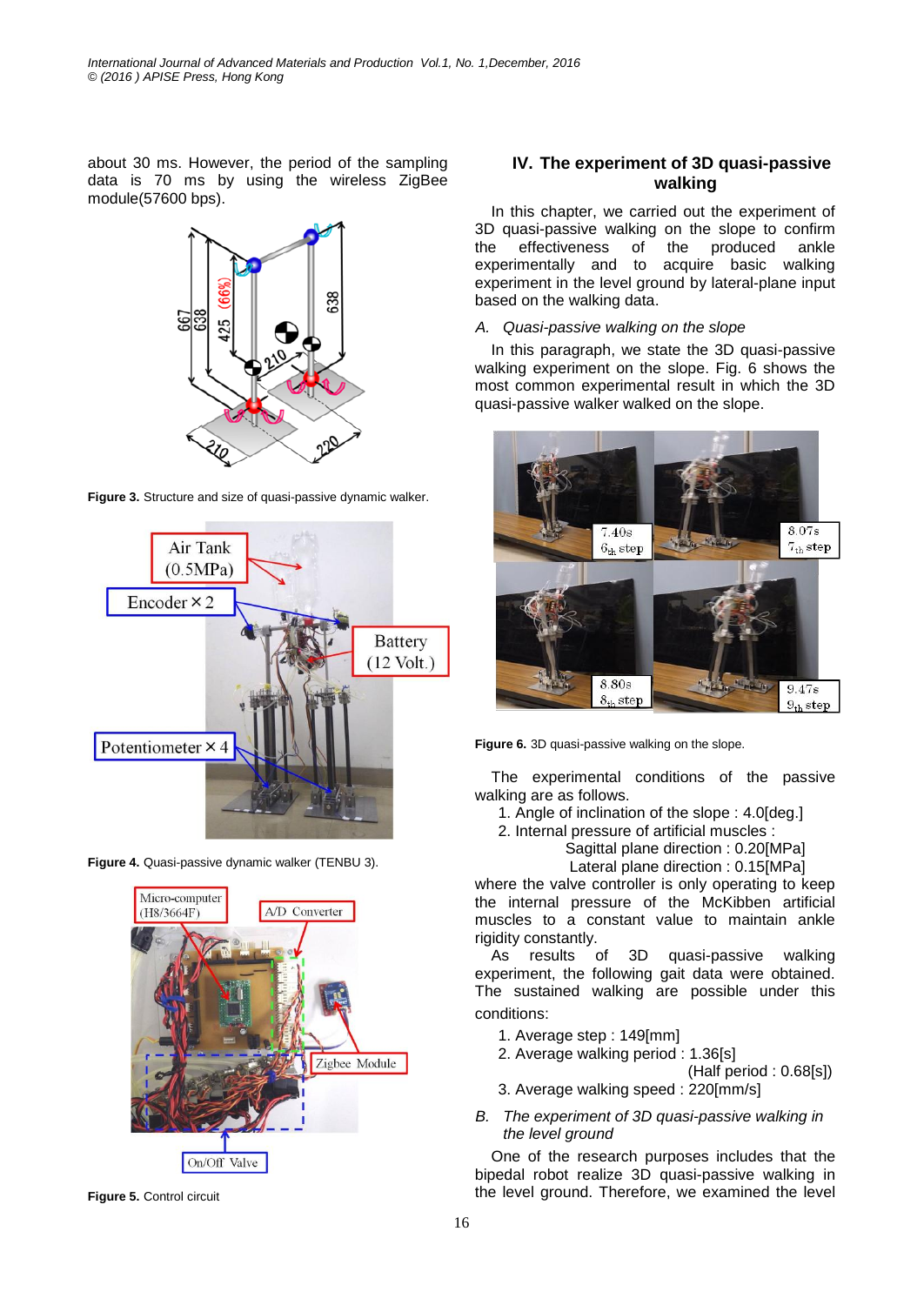ground walk by swing motion input (Lateral plane direction) using the quasi-passive walking without the knee as the first step in this paper.

We let fluctuate internal pressure  $P_R$  and  $P_L$  of the antagonism pneumatic artificial muscle attached to lateral plane direction of each ankle joint as following equation.

$$
P_R = P_{AMP} \sin(\omega t) + P_O \qquad \text{:[MPa](Right)} \qquad (1)
$$

$$
P_{L} = P_{AMP} \sin(\omega t - \pi) + P_{O} \quad \text{:[MPa](Left)} \tag{2}
$$

where  $P_{AMP}$  is amplitude,  $\omega$  is angular frequency and  $P_0$  is initial pressure. The initial pressure set up the sagittal plane muscle 0.20 MPa and lateral plane muscle 0.15 MPa from the experimental results of the passive walking on the slope. The angular frequency ω is set approximately 1.36s (Half period : 0.68s) like the walking period of the 3D quasi-passive walking on the slope. In addition, TENBU is inclined approximately 4 degrees forward like being on the slope. The internal pressure of sagittal plane muscles is constantly, and lateral plane pressure is controlled by swing motion input (Eqs. 1 and 2) during the walking experiment in the level ground.

Fig. 7 shows the most common experimental results in which 3D quasi-passive walking in the level ground. TENBU was able to realize 3D quasipassive walking in the level ground though it was only gave very simple lateral-plane input.



**Figure 7.** 3D quasi-passive dynamic walking (Level-ground).

# **V. Gait Analysis and Discussion**

The gaits (COP and ROS) between the passive dynamic walking on the slope and the quasi-passive walking in the level ground are compared in this Chapter.

#### *A. COP(Center Of Pressure) path*

Circular rubber sheet with the force sensor is attached to the soles of the feet to increase friction in the ground. Fig. 8 shows the setting position of the force-sensors and coordinate system. We analyze the 3D quasi-passive dynamic gait i.e., COP by means of the physical information that are obtained by the four force-sensors. COP is the path which calculated the gravity center of the walking TENBU's sole using force-sensors.



**Figure 8.** Force-sensor of sole

As a sample of experimental results, the lateral and anterior-posterior displacement of the instantaneous COP (Blue line) during stance phase in the bottom of the right foot has been shown in Fig. 9 and Fig. 10. This observational data recorded the COP displacement in robot walking. In this research, the COP path from force sensor's data (red-circle position) was investigated.

Fig. 9 shows the COP path of the passive dynamic gait. After COP path shift to the outside of lateral plane from center part of heel, COP moves to the center part of tiptoe in case of 3D quasi-passive walker. From Fig. 9, the COP behavior of the passive dynamic gait is almost the same trend of human COP. However, in the region (Green circle) of the tiptoe, there is difference in the COP behavior between humans and robot. This behavior cause is due to a small stride length 210 mm (about 204 mm Heel-toe length).



**Figure 9.** COP path (Passive dynamic walking)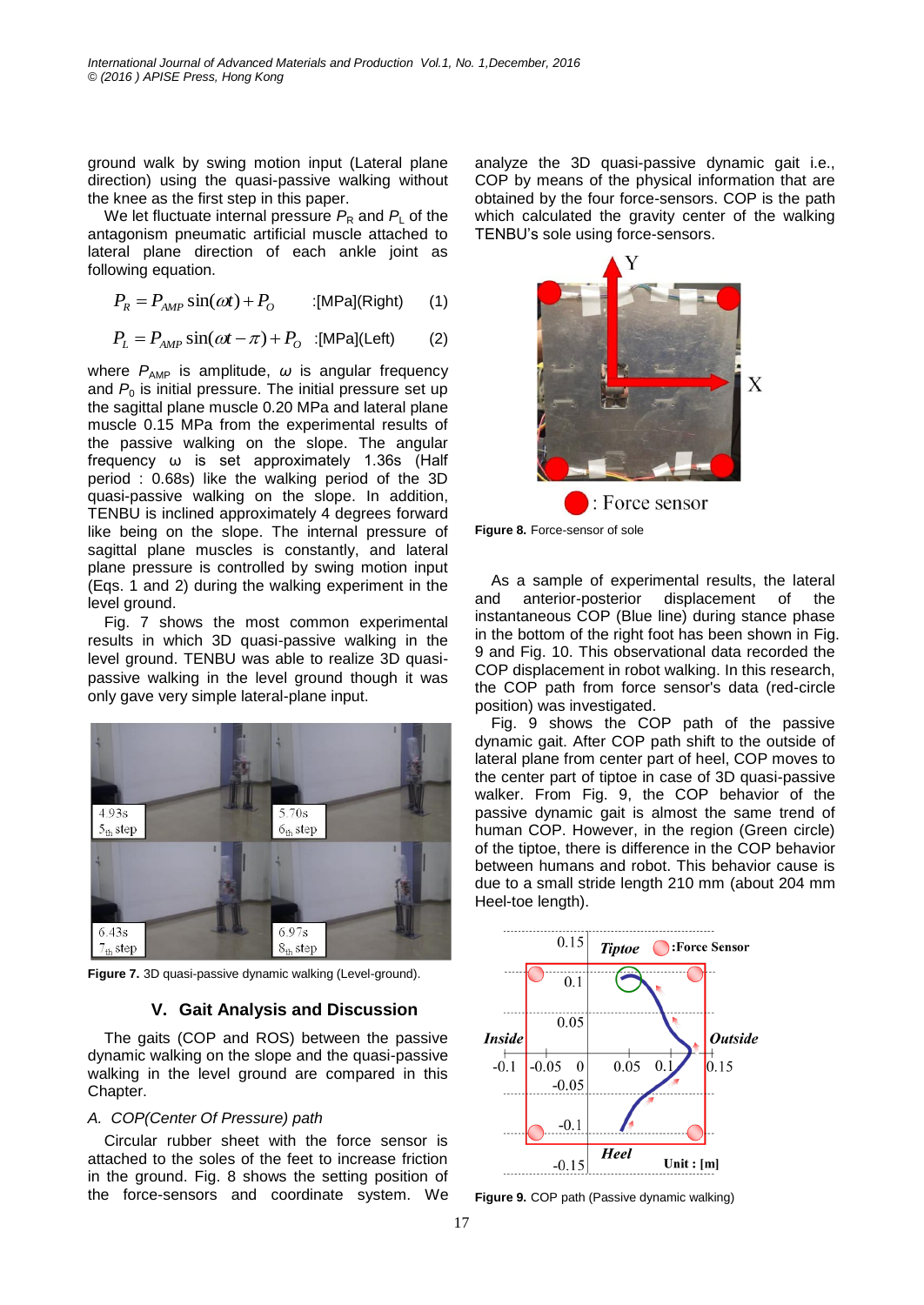Fig. 10 shows the COP path of the quasi-passive dynamic gait. After COP path shift to the outside of lateral plane from middle part of heel, COP moves to the middle part of tiptoe in case of 3D quasipassive walker. Fig. 9 and Fig. 10 show that the COP behavior of the quasi-passive dynamic gait is different from the behavior of the passive dynamic walking. The stride of the quasi-passive dynamic walking has smaller than the passive dynamic walking.



**Figure 10.** COP path (Quasi-passive dynamic walking)

#### *B. ROS (Roll-Over Shapes) Path*

In previous section, we obtained the COP path of each foot, using force sensors. We also measured the joint angles of the hip and ankle of each leg. In this section, we describe the ROS calculated from COP.

The ROS is the trace which expressed the COP at the ankle-knee coordinate system of the support leg, and can be summarized "the location of the pressure during the walking". Fig. 11 shows an example of the COP and the ROS. Fig.10 plotted the knee, the ankle, the COP every period of time. When the ankle-knee coordinate system is constructed by each point of knee, ankle and COP, the downward arc-shaped curve is the ROS. In case of ankle-knee coordinate system, the ankle joint is considered to be the origin , and the knee direction is regarded as one of the coordinate axes.



**Figure 11.** ROS(Roll-Over Shapes)

We calculated the ROS[12] of the foot with desired stiffness and approximated arc-shape. As an example, the measurement data (Red-circle point) and the approximated ROS (Blue line) are shown in Fig. 12 and Fig. 13.

Fig. 12 shows that an approximated radius 0.252 m of the sagittal ROS is substantially equal to the desired radius 0.245 m that was determined by the proposed method[11]. Then, the approximated radius 0.432 m of the lateral ROS also is substantially equal to the desired radius 0.458 m. In summary, it was demonstrated that rollover shapes of the sagittal and lateral plane can be adjusted by the internal pressure of the antagonistic pneumatic mechanism.



**Figure 12.** ROS path (Passive dynamic walking)

Fig. 13 shows that an approximated radius of the sagittal ROS is 0.296 m. Then, the approximated radius of the lateral ROS is 0.316 m. In particular, the obtained radius of the lateral ROS is not equal to the desired radius 0.458 m. When ROS path moves outside of a foot, the biped robot turns over. In other words, the static stability margin is small.

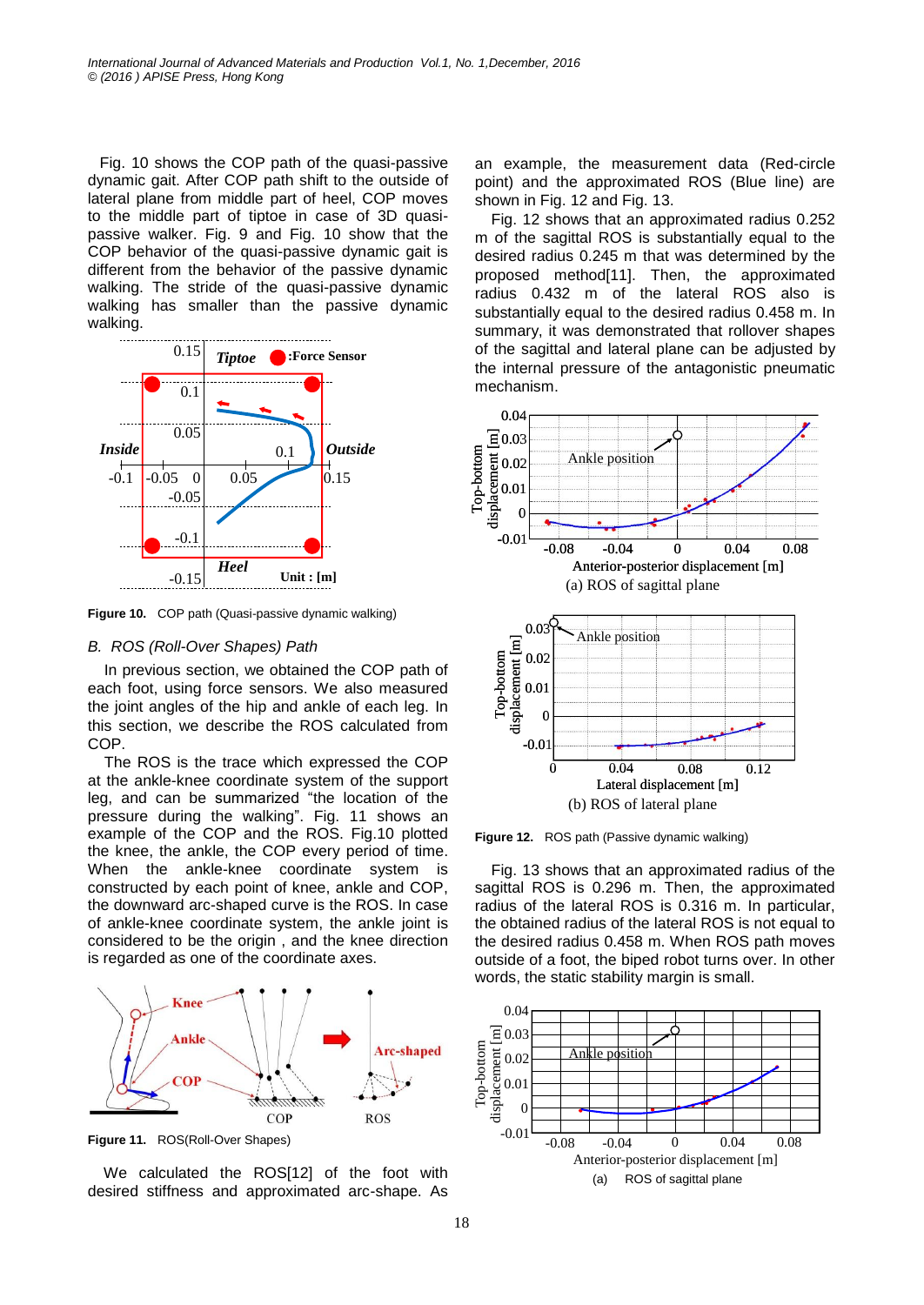

**Figure 13.** ROS path (Quasi-passive dynamic walking)

#### *C. Discussions of walking speed and stride*

The obtained step period is 0.67s, which is almost same as the designed natural frequency 4.73rad/s (half cycle:0.66s). Thus, the stiffness of the joint is adjusted suitably by controlling the pressure of artificial muscle. We realized the 3D quasi-passive walking for the biped robot with flat feet driven by an antagonistic pneumatic artificial muscle. However, the non-dimensional walking speed; (walking speed)/  $\sqrt{g \cdot l_s}$  is about 0.12, which is two times smaller than the walking speed 0.3 of human. Although the natural frequencies of the sagittal plane and the lateral plane are synchronized, the slow walking speed (small stride) is caused by the small amplitude of the lateral plane.

Fig. 14 shows the relations between the stride and every half period. Half period that TENBU can walk from 0.3s to 0.5s. In addition, we obtained the following equation that approximates to the liner function by the least-squares method from Fig. 11.

$$
b = 320T_p - 70.4 \quad [mm]
$$
 (3)

where b is stride,  $T_P$  [s] is half period. Therefore, it is thought that the stride and the period of lateralplane inputs is proportion.



**Figure 14.** Relation between stride and half period.

# **VI. CONCLUSIONS AND FUTURE WORKS**

This paper designed and produced the bipedal robot which had the antagonism pneumatic artificial muscle with flat feet. And we carried out 3D quasipassive walking experiment. In addition, we carried out 3D quasi-passive walking experiment in the level ground by simple swing motion input to the lateral direction. And, we analyzed the 3D quasi-passive dynamic gait such as COP and ROS by means of the force sensor. The COP behavior of robot gait was almost the same trend of human COP.

As a result, we were able to get the resulting knowledge.

- 1. The quasi-passive dynamic walker was able to be realized 3D quasi-passive walking in the level ground by means of giving simple swing motion input to the lateral direction.
- 2. The ROS of the sagittal and lateral plane could be adjusted by the internal pressure of the antagonistic pneumatic mechanism in the case of the passive dynamic walking.
- 3. The ROS behavior of lateral plane became almost the same ROS of sagittal plane by giving simple swing motion input.
- 4. The proportional relation between the half period of swing motion to the lateral direction and the walking stride was discovered.

In general, the passive dynamic walking has a problem such as the small range of initial conditions. But, since the feasible region of entrainment phenomenon is relatively large, the initial conditions of the robotic walking are not difficult for the prototype robot of 3D passive dynamic walker. We will examine the robustness of entrainment phenomenon as a problem to be solved in the future. In future works, we have to increase the amplitude of the lateral plane in order to increase the walking speed. And we hope to develop the 3D quasipassive walker with a knee in the level ground.

#### **VII.References**

- [1] S. Collins, A. Ruina, R. Tedrake and M. Wisse, "Efficient Bipedal Robots Based on Passive-Dynamic Walkers," *Science*, vol. 307, pp. 1082-1085, 2005.
- [2] T. McGeer, "Passive Dynamic Walking", Simson Fraser University Burnaby British Columbia, in *CSS-ISS TR88-02 (Technical report)*, pp. 1-51, 1988.
- [3] T. McGeer, "Passive Dynamic Walking", *IJRR*, vol. 9, pp. 62-82, 1990.
- [4] T. McGeer, "Passive Walking with Knees," *Proceedings of the IEEE International Conference on Robotics and Automation*, vol. 3, pp.1640-1645, 1990.
- [5] A. Goswami, B.Thuilot and B. Espiau, "A study of the passive gait of a compass-like biped robot symmetry and chaos," *IJRR*, vol. 17, pp.1282-1301, 1998.
- [6] M. Garcia, A. Chatterjee, A. Ruina and M. Coleman, "The Simplest Walking Model," *Stability, Complexity, and Scaling, J BIOMECH ENG-T ASME*, vol. 120, pp.281-288, 1998.